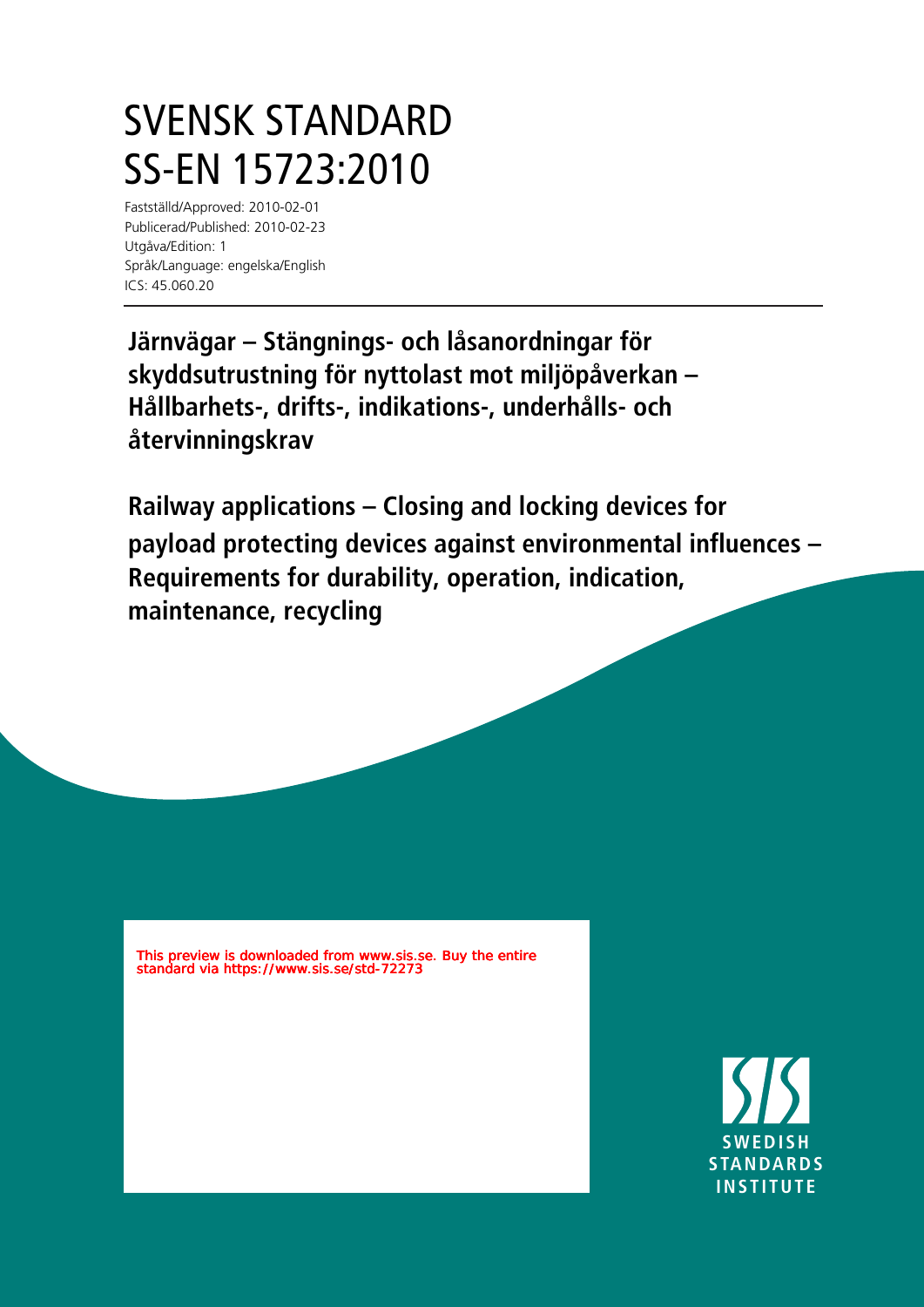## Hitta rätt produkt och ett leveranssätt som passar dig

#### Standarder

Genom att följa gällande standard både effektiviserar och säkrar du ditt arbete. Många standarder ingår dessutom ofta i paket.

#### Tjänster

Abonnemang är tjänsten där vi uppdaterar dig med aktuella standarder när förändringar sker på dem du valt att abonnera på. På så sätt är du säker på att du alltid arbetar efter rätt utgåva.

e-nav är vår online-tjänst som ger dig och dina kollegor tillgång till standarder ni valt att abonnera på dygnet runt. Med e-nav kan samma standard användas av flera personer samtidigt.

#### Leveranssätt

Du väljer hur du vill ha dina standarder levererade. Vi kan erbjuda dig dem på papper och som pdf.

#### Andra produkter

Vi har böcker som underlättar arbetet att följa en standard. Med våra böcker får du ökad förståelse för hur standarder ska följas och vilka fördelar den ger dig i ditt arbete. Vi tar fram många egna publikationer och fungerar även som återförsäljare. Det gör att du hos oss kan hitta över 500 unika titlar. Vi har även tekniska rapporter, specikationer och "workshop agreement". Matriser är en översikt på standarder och handböcker som bör läsas tillsammans. De finns på sis.se och ger dig en bra bild över hur olika produkter hör ihop.

#### Standardiseringsprojekt

Du kan påverka innehållet i framtida standarder genom att delta i någon av SIS ca 400 Tekniska Kommittéer.

# Find the right product and the type of delivery that suits you

#### Standards

By complying with current standards, you can make your work more efficient and ensure reliability. Also, several of the standards are often supplied in packages.

#### Services

Subscription is the service that keeps you up to date with current standards when changes occur in the ones you have chosen to subscribe to. This ensures that you are always working with the right edition.

e-nav is our online service that gives you and your colleagues access to the standards you subscribe to 24 hours a day. With e-nav, the same standards can be used by several people at once.

#### Type of delivery

You choose how you want your standards delivered. We can supply them both on paper and as PDF files.

#### Other products

We have books that facilitate standards compliance. They make it easier to understand how compliance works and how this benefits you in your operation. We produce many publications of our own, and also act as retailers. This means that we have more than 500 unique titles for you to choose from. We also have technical reports, specifications and workshop agreements. Matrices, listed at sis.se, provide an overview of which publications belong together.

#### Standardisation project

You can influence the content of future standards by taking part in one or other of SIS's 400 or so Technical Committees.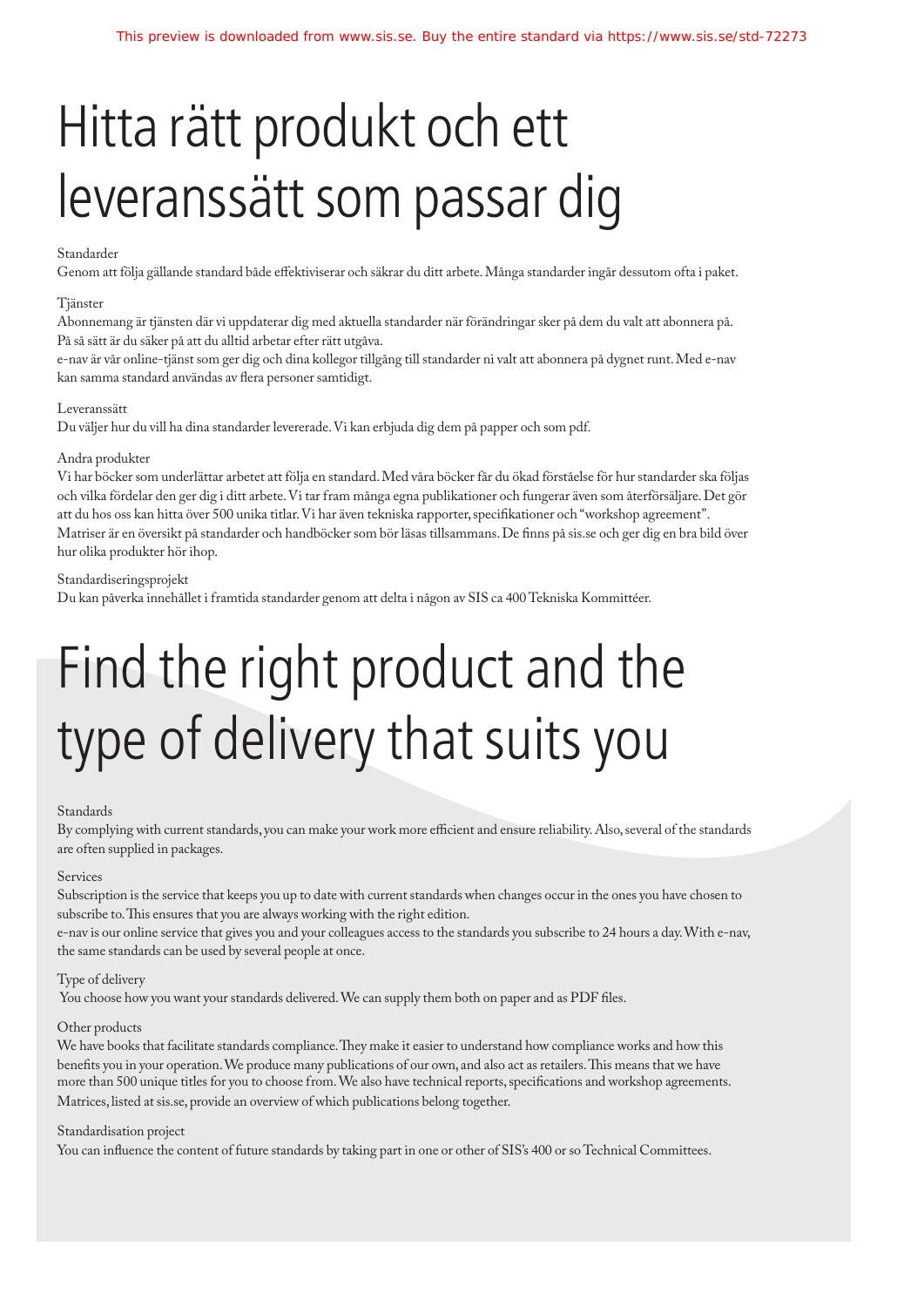Europastandarden EN 15723:2010 gäller som svensk standard. Detta dokument innehåller den officiella engelska versionen av EN 15723:2010.

The European Standard EN 15723:2010 has the status of a Swedish Standard. This document contains the official English version of EN 15723:2010.

© Copyright/Upphovsrätten till denna produkt tillhör SIS, Swedish Standards Institute, Stockholm, Sverige. Användningen av denna produkt regleras av slutanvändarlicensen som återfinns i denna produkt, se standardens sista sidor.

© Copyright/Upphovsrätten till denna produkt tillhör SIS, Swedish Standards Institute, Stockholm, Sverige. Användningen<br>av denna produkt regleras av slutanvändarlicensen som återfinns i denna produkt, se standardens sista

Upplysningar om sakinnehållet i standarden lämnas av SIS, Swedish Standards Institute, telefon 08-555 520 00. Standarder kan beställas hos SIS Förlag AB som även lämnar allmänna upplysningar om svensk och utländsk standard.

Information about the content of the standard is available from the Swedish Standards Institute (SIS), tel +46 8 555 520 00. Standards may be ordered from SIS Förlag AB, who can also provide general information about Swedish and foreign standards.

SIS Förlag AB, SE 118 80 Stockholm, Sweden. Tel: +46 8 555 523 10. Fax: +46 8 555 523 11. E-mail: sis.sales@sis.se Internet: www.sis.se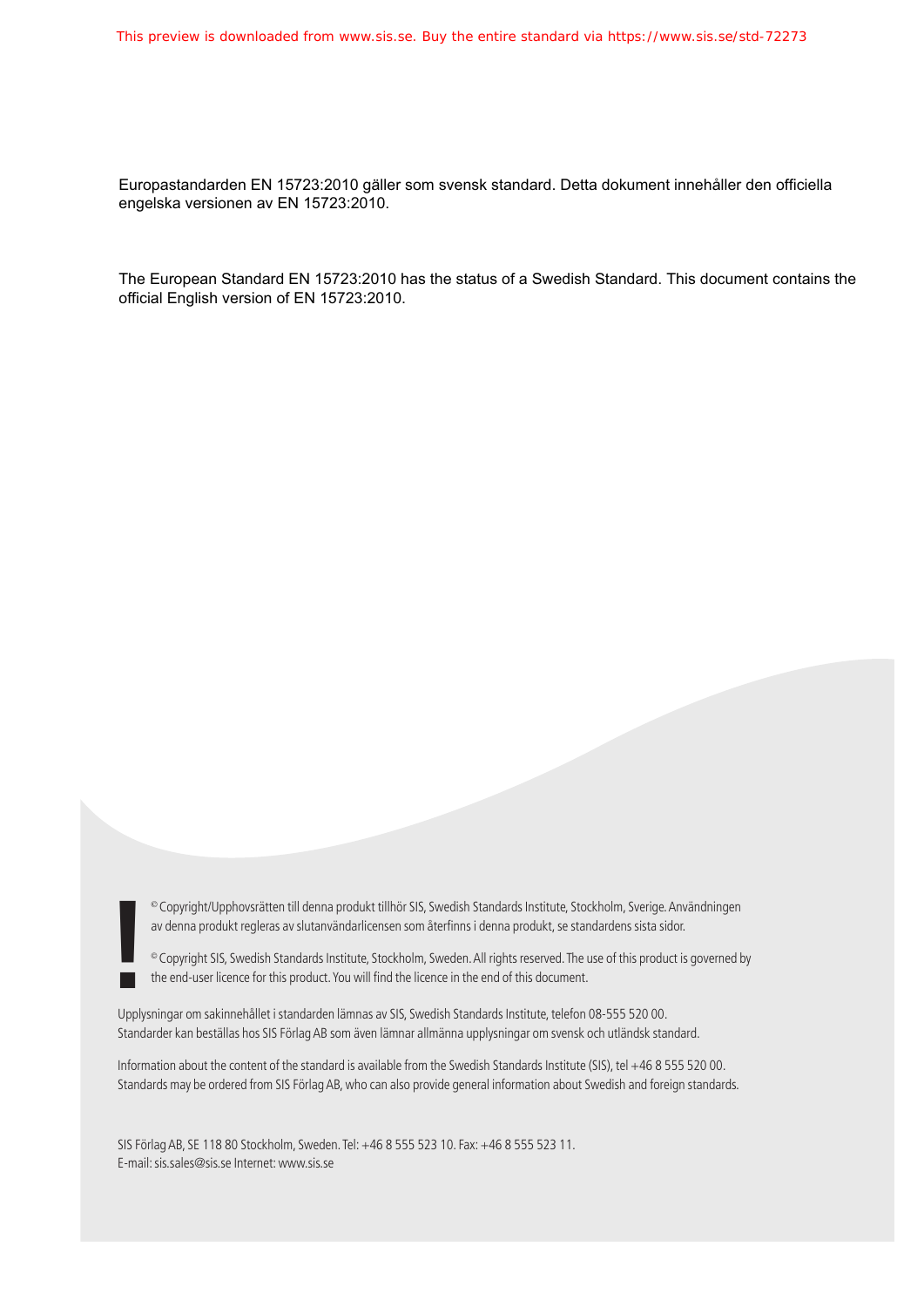This preview is downloaded from www.sis.se. Buy the entire standard via https://www.sis.se/std-72273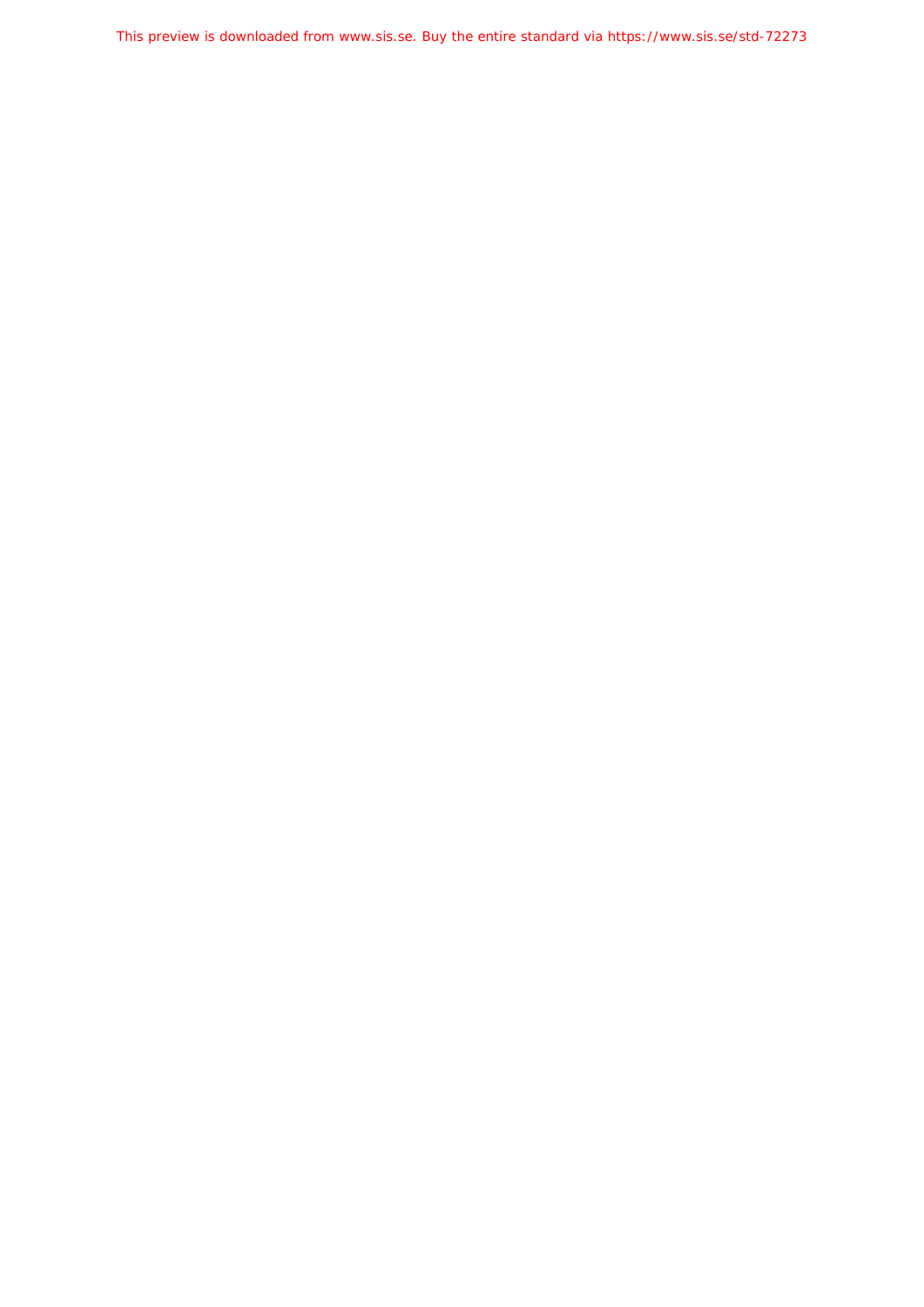### EUROPEANSTANDARD NORME EUROPÉENNE EUROPÄISCHE NORM

**EN 15723**

January 2010

ICS 45.060.20

English Version

#### Railway applications - Closing and locking devices for payload protecting devices against environmental influences - Requirements for durability, operation, indication, maintenance, recycling

Applications ferroviaires - Dispositifs de fermeture et de verrouillage des équipements de protection du chargement contre les influences environnantes - Exigences de résistance mécanique, exploitation, marquage, maintenance et recyclage

Bahnanwendungen - Verschluss- und Sicherungsteile von Ladegutschutzeinrichtungen gegen Umwelteinflüsse - Anforderungen an Festigkeit, Bedienbarkeit, Kennzeichnung, Instandhaltung, Entsorgung

This European Standard was approved by CEN on 7 November 2009.

CEN members are bound to comply with the CEN/CENELEC Internal Regulations which stipulate the conditions for giving this European Standard the status of a national standard without any alteration. Up-to-date lists and bibliographical references concerning such national standards may be obtained on application to the CEN Management Centre or to any CEN member.

This European Standard exists in three official versions (English, French, German). A version in any other language made by translation under the responsibility of a CEN member into its own language and notified to the CEN Management Centre has the same status as the official versions.

CEN members are the national standards bodies of Austria, Belgium, Bulgaria, Croatia, Cyprus, Czech Republic, Denmark, Estonia, Finland, France, Germany, Greece, Hungary, Iceland, Ireland, Italy, Latvia, Lithuania, Luxembourg, Malta, Netherlands, Norway, Poland, Portugal, Romania, Slovakia, Slovenia, Spain, Sweden, Switzerland and United Kingdom.



EUROPEAN COMMITTEE FOR STANDARDIZATION COMITÉ EUROPÉEN DE NORMALISATION EUROPÄISCHES KOMITEE FÜR NORMUNG

**Management Centre: Avenue Marnix 17, B-1000 Brussels**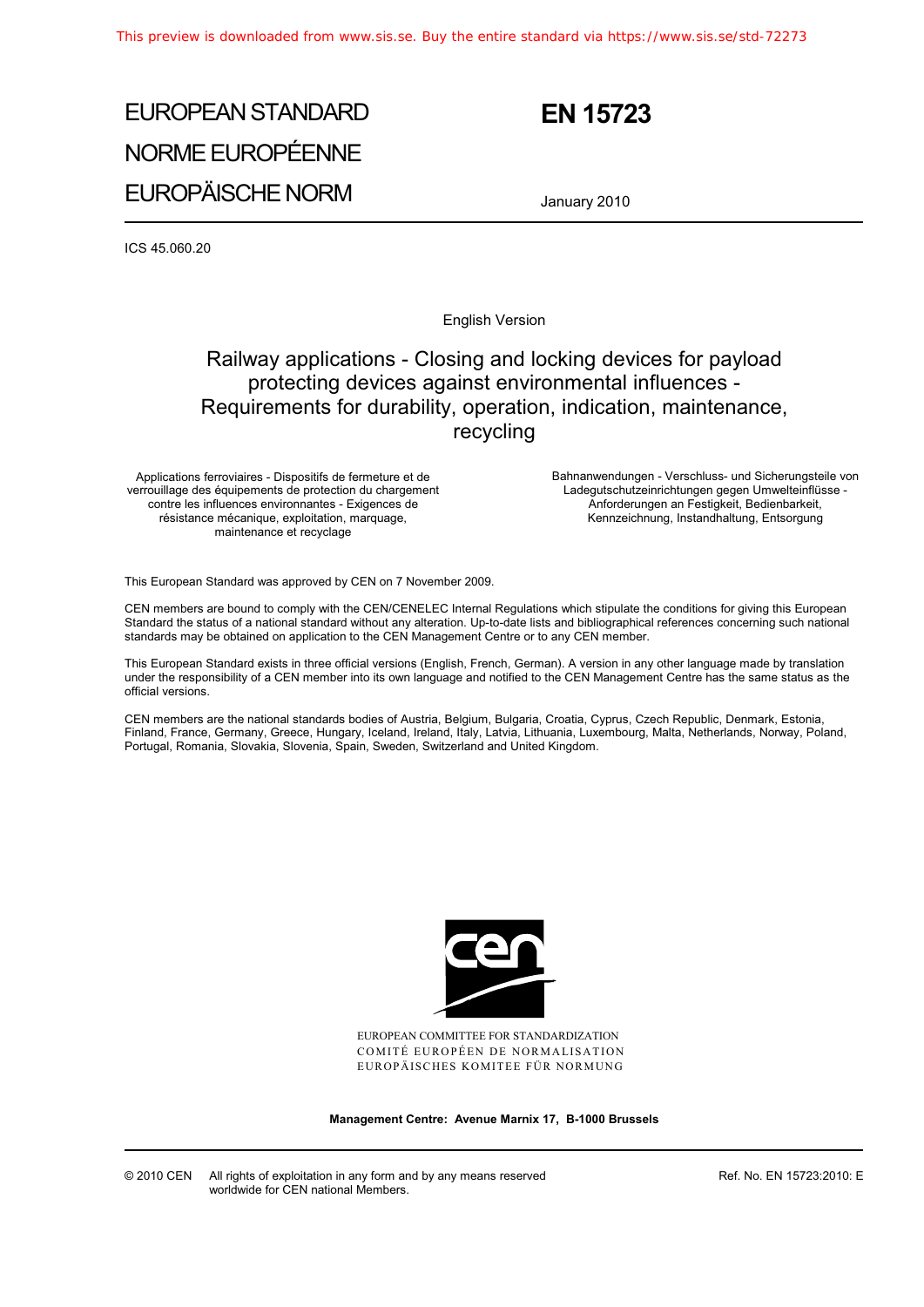SS-EN 15723:2010 (E) This preview is downloaded from www.sis.se. Buy the entire standard via https://www.sis.se/std-72273<br>SS-EN 15723:2010 (E)

#### **Contents** Page

**EN 15723:2010 (E)**

| 1                                                                                    |                                                                                                                                                                                  |  |  |  |
|--------------------------------------------------------------------------------------|----------------------------------------------------------------------------------------------------------------------------------------------------------------------------------|--|--|--|
| $\mathbf{2}$                                                                         |                                                                                                                                                                                  |  |  |  |
| 3                                                                                    |                                                                                                                                                                                  |  |  |  |
| 4                                                                                    |                                                                                                                                                                                  |  |  |  |
| 4.1<br>4.2                                                                           | Strength of side doors and their locking devices, sliding doors and single and multi-                                                                                            |  |  |  |
|                                                                                      |                                                                                                                                                                                  |  |  |  |
| 4.3                                                                                  |                                                                                                                                                                                  |  |  |  |
| 4.4<br>4.4.1                                                                         |                                                                                                                                                                                  |  |  |  |
| 4.4.2                                                                                |                                                                                                                                                                                  |  |  |  |
| 4.4.3                                                                                |                                                                                                                                                                                  |  |  |  |
| 4.4.4<br>4.5                                                                         | Unloading doors of gravity discharge wagons and their closing and locking devices8<br>Safeguards of movable protecting devices (i.e. doors, sliding walls, sliding roofs, flaps, |  |  |  |
| 4.6                                                                                  |                                                                                                                                                                                  |  |  |  |
| 4.7                                                                                  |                                                                                                                                                                                  |  |  |  |
| 4.8<br>4.9                                                                           |                                                                                                                                                                                  |  |  |  |
|                                                                                      |                                                                                                                                                                                  |  |  |  |
| 5                                                                                    |                                                                                                                                                                                  |  |  |  |
|                                                                                      | Annex A (normative) Strength requirements for wagon components and systems for payload                                                                                           |  |  |  |
| A.1                                                                                  |                                                                                                                                                                                  |  |  |  |
| A.2                                                                                  |                                                                                                                                                                                  |  |  |  |
| A.3<br>A.3.1                                                                         | Individual strength requirements for sliding walls and their locking devices 12                                                                                                  |  |  |  |
| A.4                                                                                  |                                                                                                                                                                                  |  |  |  |
| A.5                                                                                  |                                                                                                                                                                                  |  |  |  |
|                                                                                      |                                                                                                                                                                                  |  |  |  |
| B.1<br>B.2                                                                           | Application case "Movement of lever parallel to the level of symmetry of the human body,                                                                                         |  |  |  |
|                                                                                      |                                                                                                                                                                                  |  |  |  |
| B.3                                                                                  | Application case "Pulling and pressing in vertical level, using one hand"  17                                                                                                    |  |  |  |
| B.4                                                                                  | Application case "Pulling and pressing in horizontal level, using one hand" 19                                                                                                   |  |  |  |
| B.5<br><b>B.6</b>                                                                    | Application case "Pulling and pressing in horizontal level, using both hands"  21<br>Application case "Applied forces for lifting, carrying or holding loads"  23                |  |  |  |
| B.7                                                                                  | Application case "Applied moments at cranks with horizontal rotation axis, parallel to the                                                                                       |  |  |  |
| Annex ZA (informative) Relationship between this European Standard and the Essential |                                                                                                                                                                                  |  |  |  |
|                                                                                      |                                                                                                                                                                                  |  |  |  |
|                                                                                      |                                                                                                                                                                                  |  |  |  |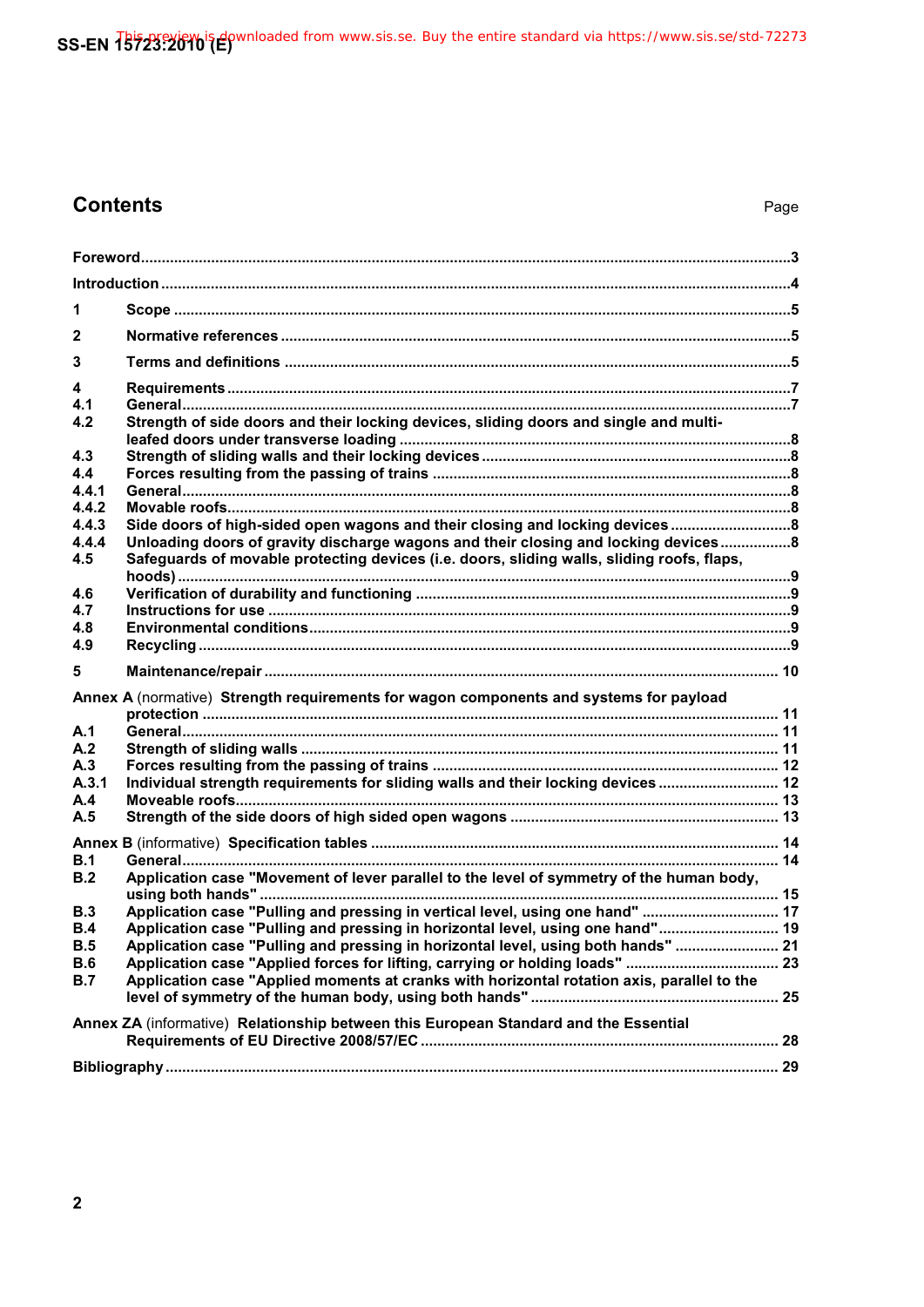**EN 15723:2010 (E)**

#### **Foreword**

This document (EN 15723:2010) has been prepared by Technical Committee CEN/TC 256 "Railway applications", the secretariat of which is held by DIN.

This European Standard shall be given the status of a national standard, either by publication of an identical text or by endorsement, at the latest by July 2010, and conflicting national standards shall be withdrawn at the latest by July 2010.

Attention is drawn to the possibility that some of the elements of this document may be the subject of patent rights. CEN [and/or CENELEC] shall not be held responsible for identifying any or all such patent rights.

This document has been prepared under a mandate given to CEN by the European Commission and the European Free Trade Association, and supports essential requirements of EU Directive(s).

For relationship with EU Directive(s), see informative Annex ZA, which is an integral part of this document.

According to the CEN/CENELEC Internal Regulations, the national standards organizations of the following countries are bound to implement this European Standard: Austria, Belgium, Bulgaria, Croatia, Cyprus, Czech Republic, Denmark, Estonia, Finland, France, Germany, Greece, Hungary, Iceland, Ireland, Italy, Latvia, Lithuania, Luxembourg, Malta, Netherlands, Norway, Poland, Portugal, Romania, Slovakia, Slovenia, Spain, Sweden, Switzerland and the United Kingdom.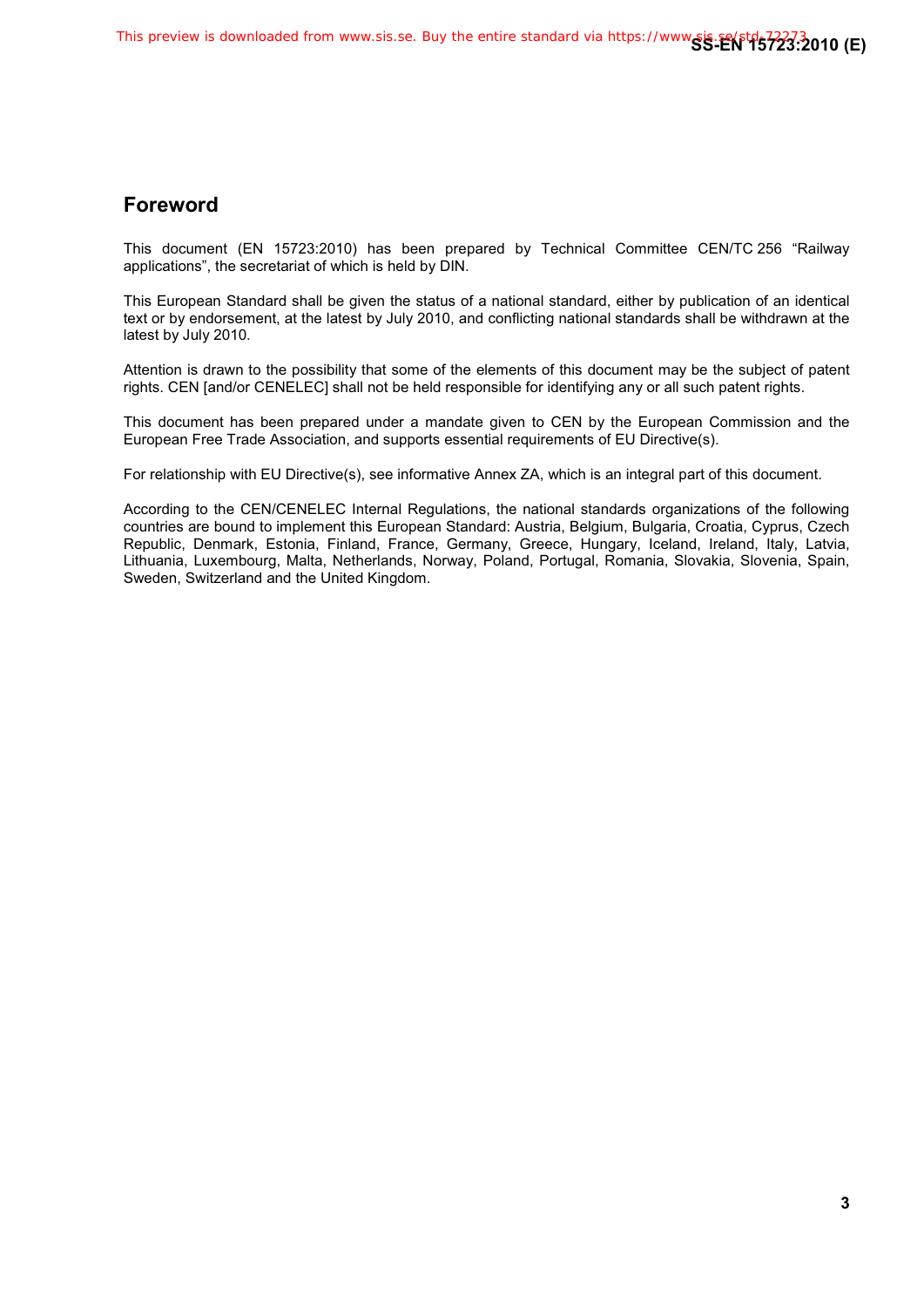#### **Introduction**

**EN 15723:2010 (E)**

To achieve an undisturbed, reliable and safe operation of freight trains it is essential to define common requirements for closing and locking devices of protecting devices of interoperable trains with respect to e.g. structural requirements, operating characteristics, way of operation, maintenance as well as their handling.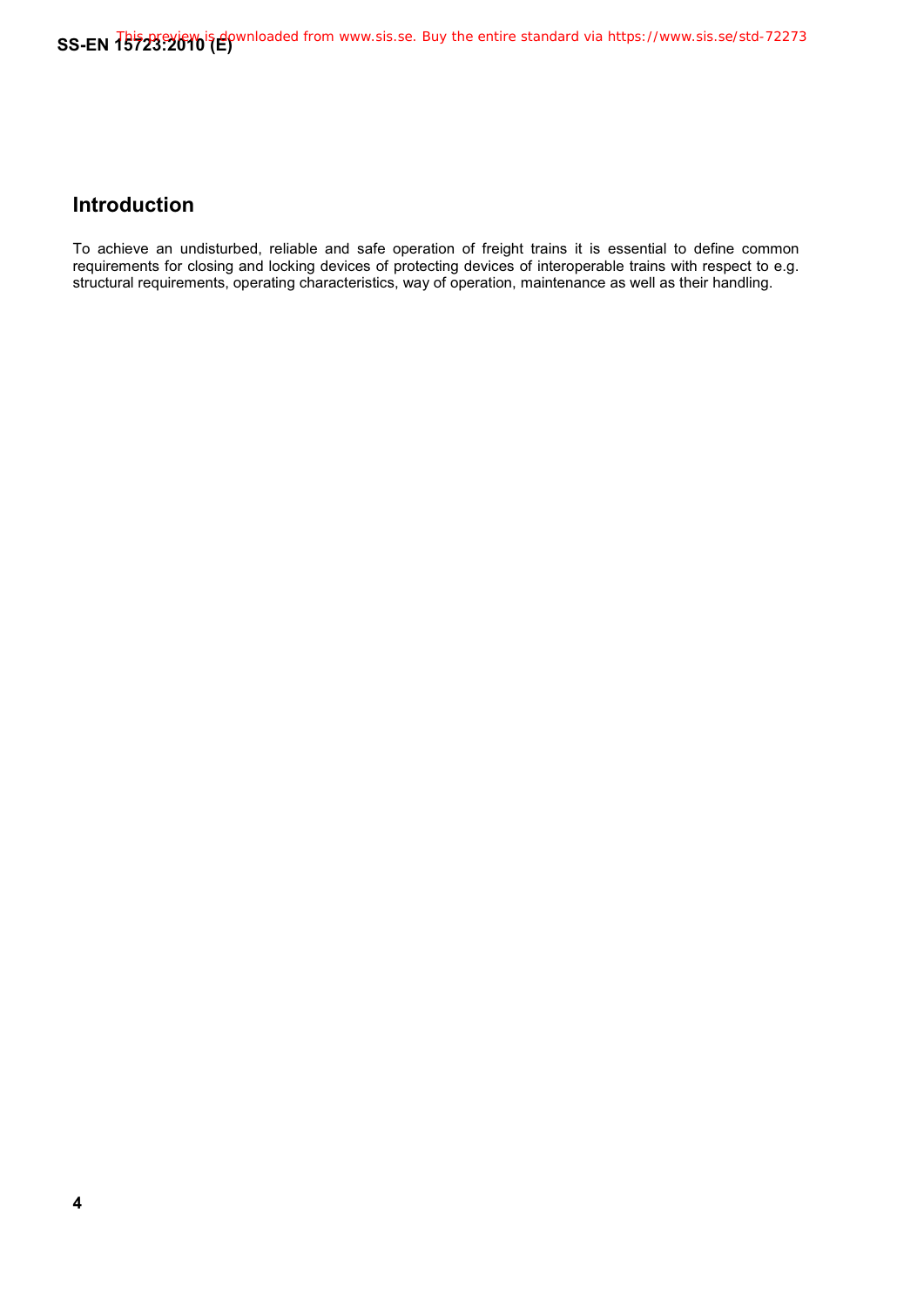**EN 15723:2010 (E)**

#### **1 Scope**

This European Standard applies to new and upgraded freight wagons where an approval is required. These protecting devices are classified into two types of load and this standard defines the requirements for the durability of the closing and locking devices, their status indication, maintenance and recycling. This standard also defines pass-fail criteria for the dimensioning tests.

NOTE Provisions going beyond the scope of these requirements should be agreed by the contracting parties involved.

This standard is not applicable to closing and locking devices which are used to ensure a pressure difference or to retain liquids /liquid payloads. It is not applicable to vehicles which are emptied by pressure, nor is it applicable to loose tarpaulins.

#### **2 Normative references**

The following referenced documents are indispensable for the application of this document. For dated references, only the edition cited applies. For undated references, the latest edition of the referenced document (including any amendments) applies.

EN 349, *Safety of machinery — Minimum gaps to avoid crushing of parts of the human body*

prEN 12663-2, *Railway applications — Structural requirements of railway vehicle bodies — Part 2: Freight wagons*

prEN 15877-1, *Railway applications — Marking on railway vehicles — Part 1: Freight wagons*

#### **3 Terms and definitions**

For the purposes of this document, the following terms and definitions apply.

#### **3.1**

#### **aerodynamic forces**

forces affecting the vehicle and component assemblies by an air stream

#### **3.2**

#### **forces from selfmass**

inertia forces resulting from dynamic forces applied to the protecting (locking) devices

#### **3.3**

#### **unloading door**

type of door which is subject to the force of the payload (or a proportion of it)

NOTE The door should be able to be secured against un-planned opening (Category 2).

#### **3.4**

#### **movable device to protect**

device to protect payload against environmental influences and exterior forces

NOTE 1 Loose tarpaulins are not considered as a movable protecting device.

EXAMPLES Sliding walls, flaps, rigid sliding hoods and covers, hinged doors, bottom doors.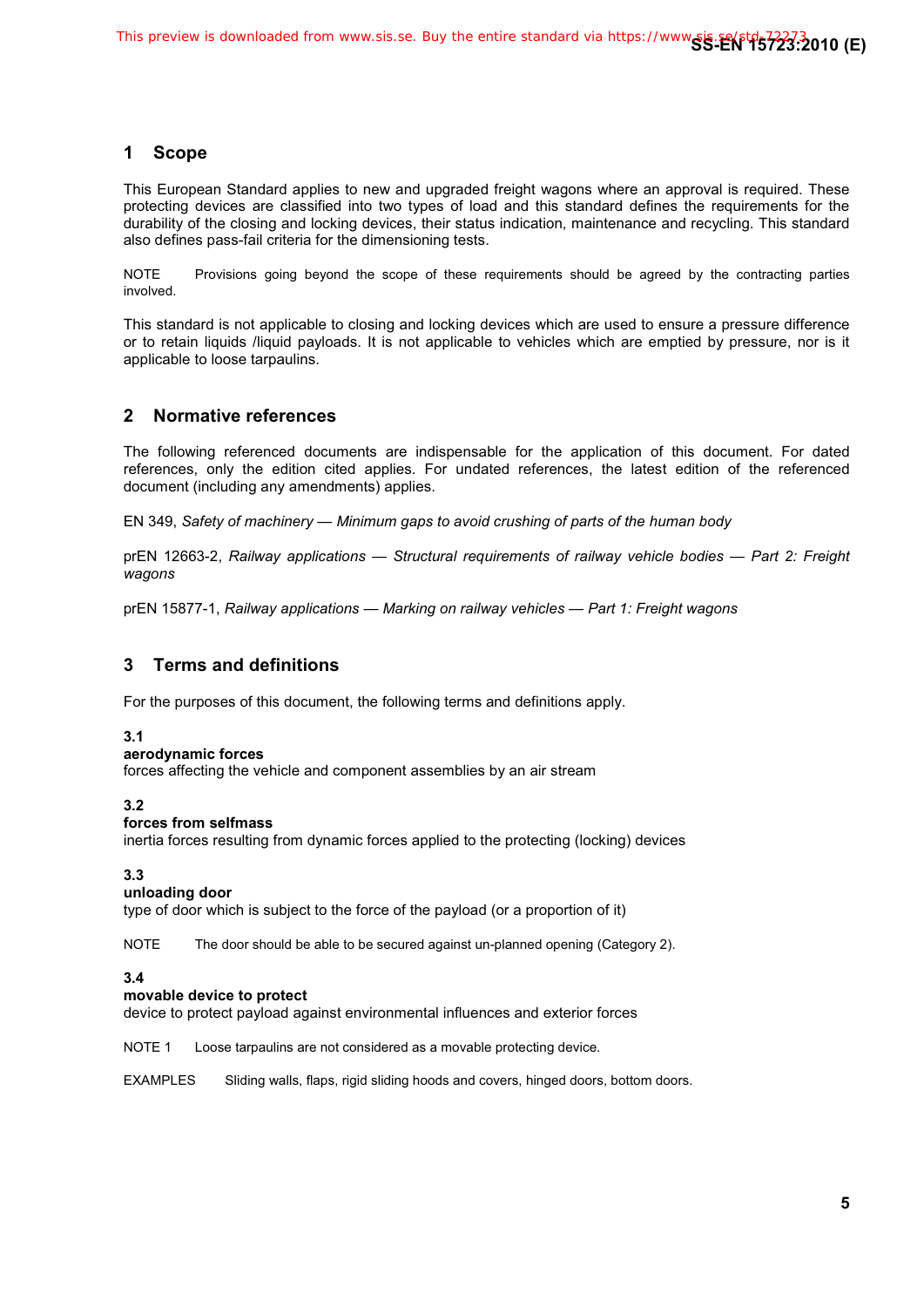#### **3.5**

#### **closing and locking device**

device for fixing a movable protecting device in a defined position

#### **3.6**

#### **operating module**

**EN 15723:2010 (E)**

freight wagon load securing or locking unit activated by operating elements

NOTE An operating module can also be an operating element.

#### **3.7**

#### **operating element**

element which is operated during loading/unloading

EXAMPLES Removable stanchions, hand wheels, sliding walls, levers or movable tie-downs.

#### **3.8**

#### **applied force or moment**

body force or moment which acts outwardly from the body

NOTE 1 Applied forces or moments are operating forces.

NOTE 2 In order to activate an operating element, both static and dynamic forces are applied.

#### **3.9**

#### **percentile**

statement on how many participants of the test group (in percent) are able to summon up the applied force or applied moment

NOTE 1 The applied forces or moments stated in the standards always refer to certain percentiles of the test group.

NOTE 2 Typical values of percentiles are 1, 5, 15, 50 or 95. Here the difference between 100 and the percentile value describes the percentage of the test group, which is able to summon up more than the respective applied force or moment. When stating the  $85<sup>th</sup>$  percentile this means for instance that  $85\%$  of the test persons are able to carry out the described activity – and 15 % will be able to carry out more than the described activity. When stating the 15<sup>th</sup> percentile this means for instance that 15 % of the test persons are not able to carry out the described activity – and 85 % will be able to carry out the described activity.

#### **3.10**

#### **types of load**

classification in two types of loads which are considered for the design of closing and locking devices

NOTE 1 These loads are either internal forces from the load itself or external forces during travelling.

NOTE 2 Examples for when these loads are considered for different door types are shown in Table 1.

#### **3.11**

#### **automatic safety device**

automatic device that prevents danger from wrong operation to and by the user

#### **3.12**

#### **safeguard device**

device that safely locks the movable items in their defined (open, close intermediate) position preventing unintentional movements